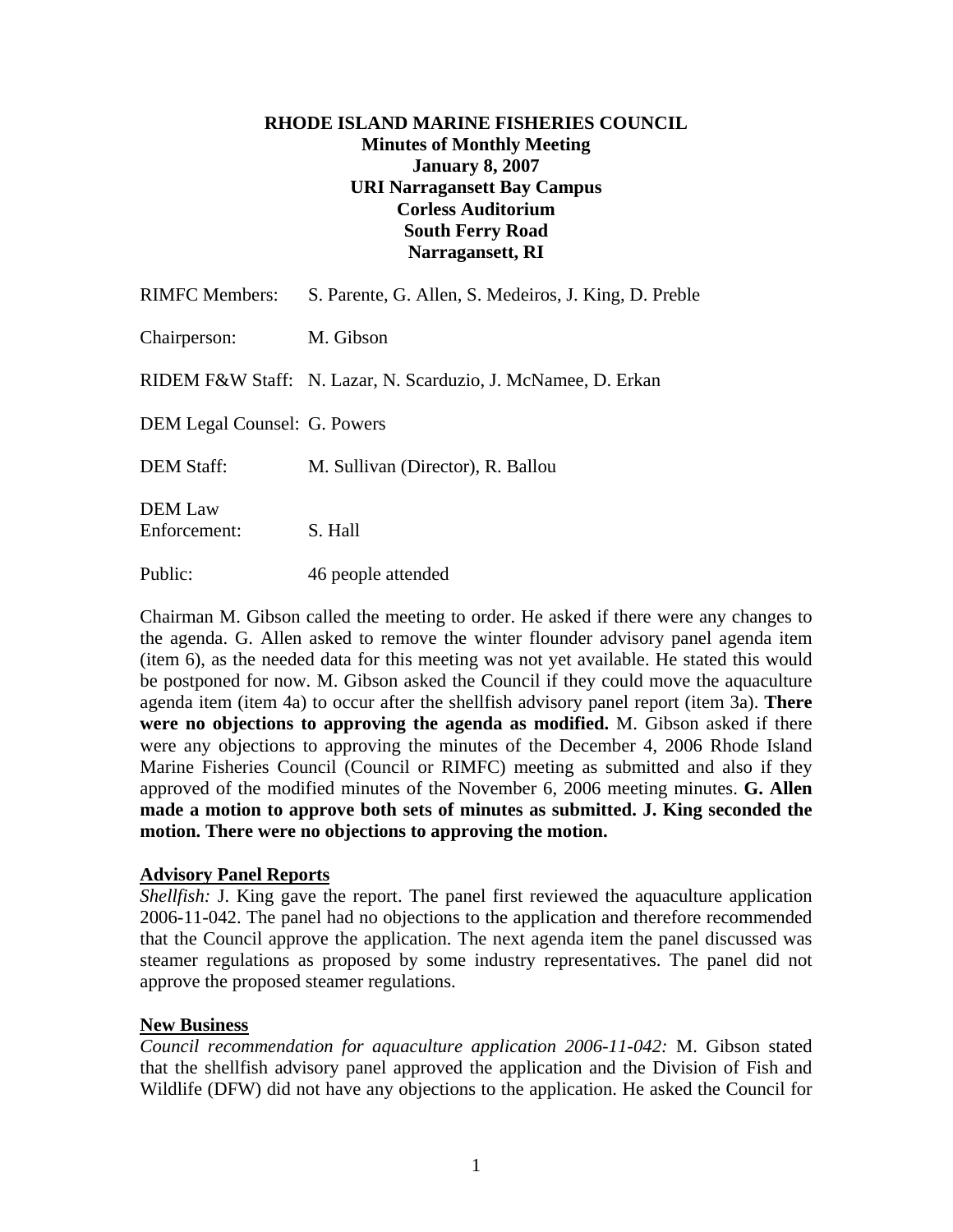their recommendation. **S. Medeiros made a motion that the Council recommend the approval of aquaculture application 2006-11-042. J. King seconded the motion.** M. McGiveney stated that the RI Shellfishermen's Association approves of this application. **The Council voted unanimously to approve the motion.** 

## **Advisory Panel Reports**

*Scup/Black sea bass:* N. Lazar gave the report. The panel had met to discuss two items, which were coming up for public hearing in January. The first item was an increase in size and number of escape vents for black sea bass fish pots. The panel supported the change, as it was a requirement of the Atlantic States Marine Fisheries Commission (ASMFC). The second item was a change to the language for the winter 2 scup fishery. Originally the DFW had intended to put a reference to the National Marine Fisheries Service (NMFS) in to the regulation to keep from having to readjust the winter 2 possession limit every year. The DFW found out they could not do this so they were now simply asking the panel whether they had any problems with going with the winter 2 possession limit as set by NMFS or if they suggested a different possession limit. The panel decided to mirror the possession limit as set by NMFS. J. McNamee added that J. Low had submitted a proposal at the meeting. The proposal had not been on the agenda but the Council had the proposal as submitted by J. Low attached to the advisory panel report. G. Allen stated that this proposal should be a potential agenda item for the next time the panel meets.

*Enforcement:* S. Medeiros gave the report. The first item was discussion on a filet law. The panel was overwhelmingly opposed to this proposal. They did not want the filet law proposal to move forward in to the regulatory process citing several different problems with the proposal. The next agenda item was a proposal to declare a vessel commercial or recreational on a given trip, and by so doing not allow a vessel to be both on a given trip. The panel proposed moving forward with this proposal in to the regulatory process. They also wanted further discussion and a legal ruling on the secondary discussion that had come up regarding rod and reel fishermen and the transfer of license violation. The final agenda item was a question and answer session with Department of Environmental management (DEM) Law Enforcement. In summary the questions were about residence on a vessel and possession limits, "shrinkage", and where the filet law goes now. The answers were that even if you were residing on a vessel, you still can not have more than 1 days possession limit, RI does not provide for "shrinkage" in there possession limit regulations, and that the filet law would not be brought back for the foreseeable future.

The Council declined to make any recommendation to the Director on the filet law issue, thereby making it known that they agreed with the enforcement panel that they did not want a filet law to move forward. The Council and audience had a discussion about the transfer of license issue as discussed at the enforcement panel meeting. **G. Allen made a motion to recommend that the Director send the recreational vs. commercial boat designation proposal to public hearing. S. Medeiros seconded the motion.** F. Blount stated that originally he had supported the proposal but now asked that the transfer of license issue be clarified before moving forward. G. Carvalho stated that he agreed with F. Blount's comments on clarification and went on to say that he does not see a need to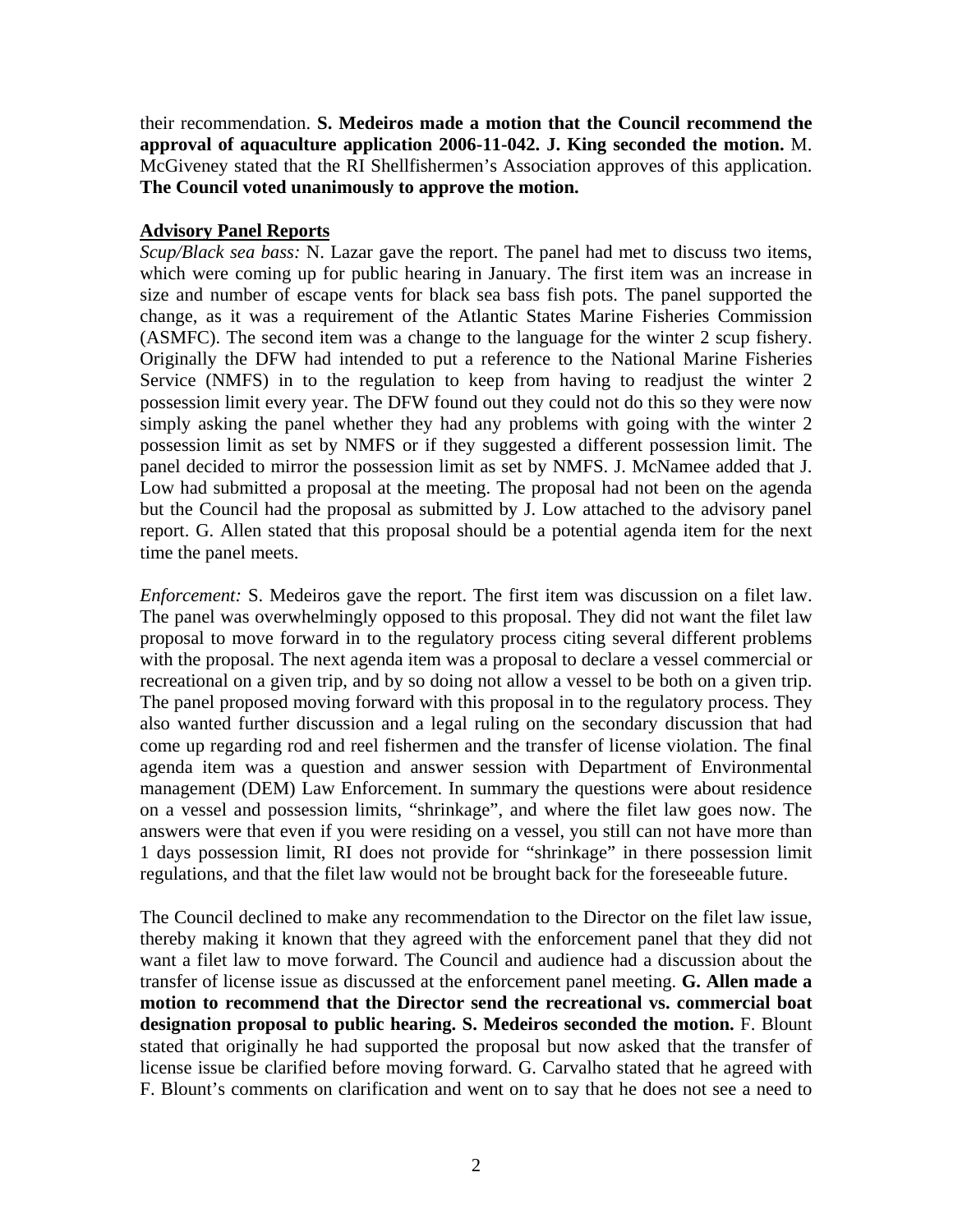add more complexity in to the situation, stating that there are far more pressing issues that the Council should be worrying about. There was further discussion on this. **D. Preble made a motion to postpone the decision until further information comes forward on the specific language for the proposal and requested that this be brought forward at the next Council meeting. S. Parente seconded the motion. The Council had no objections to the motion therefore it passed.** 

**Chairman M. Gibson asked G. Powers to provide a legal opinion on the argument that an unlicensed fisherman on a rod and reel vessel could not contribute to a licensed fisherman's catch as this would be a transfer of license violation as stated by DEM Law Enforcement.** He requested that this be brought forward at the next Council meeting.

# **New Business**

*Council discussion on creation of gillnet AP:* G. Allen stated that he wanted to talk about this subject because of the recent issues that had come up both from Council discussion and discussion from the audience. He posed the question to the rest of the Council members as to whether they thought that going to a gear specific advisory panel (AP) might be a way to get at some of the issues that they were currently confronting with gillnets more efficiently. D. Preble stated that he was against developing a standing AP that was gear specific. He felt the IAC or the species specific panel relevant to the subject could adequately handle any of the issues that were currently being discussed. The other Council members present agreed with D. Preble's comments. J. King added that any specific situations that arose could also be handled by a workshop. M. Gibson stated that there was a scheduled IAC meeting for February that would be discussing the most recent gillnet issue before the Council. **M. Gibson stated that his sense of the Council at this point was to not develop a gillnet AP nor any gear specific AP. The Council had no objections to this statement.**

*Council discussion on long range view of Narr. Bay:* G. Allen stated that he wanted to have a discussion on some larger picture plans for Narragansett Bay, and he wanted to focus in on the two species he felt were RI's fish, winter flounder and tautog. He wanted to hear first if the Council agreed with his assessment of these two species and then he wanted to have the DFW present the Council and the public with some basic background biological information on these two species. A workshop for tautog was already planned for the near future, but D. Preble stated that they could add a winter flounder workshop as well. From this information they as fishermen could begin to think of some ways in which they can help to restore these species. G. Allen wanted to make sure this background biological information gets added to both the tautog and the proposed winter flounder workshops as he felt that the original intent of the tautog workshop was to discuss fisheries type information such as bag limits and seasons. M. Gibson stated that the DFW would try and accommodate both topics in one workshop as this would be the ideal situation, but if it did not seem like it was going to work, the DFW could break it in to two meetings. **The Council had no objections to proceeding with two workshops, one on winter flounder and one on tautog.**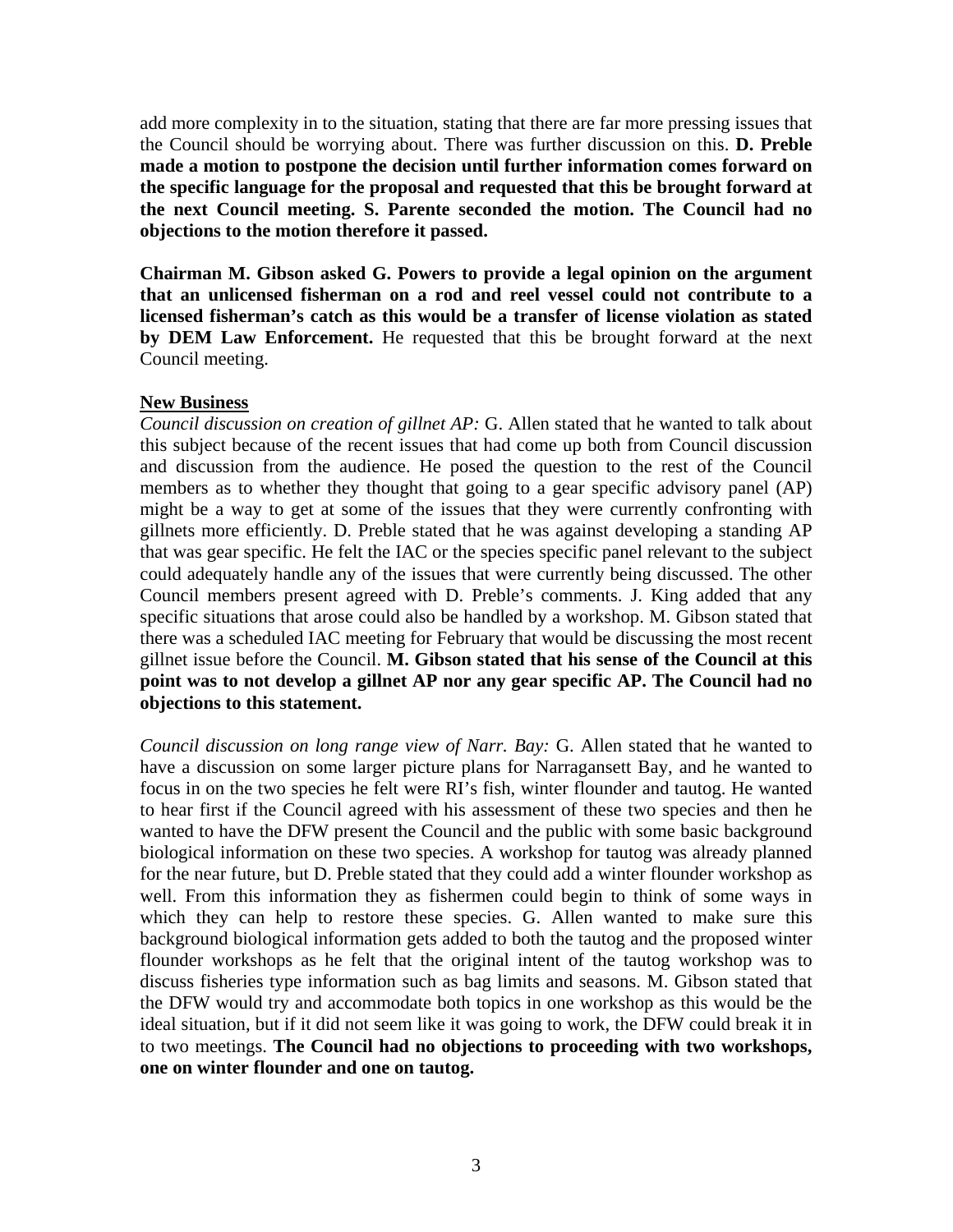*Council discussion of steamer regulations:* M. Gibson introduced the topic stating that the proposed regulation changes were brought forward to the shellfish AP and they did not support the changes as proposed. The discussion was now before the Council and they could choose to accept the advice of the advisory panel or they could choose to move the proposal forward. J. King gave some background on the specifics of the proposal. M. Gibson suggested that the DFW might provide the Council with some biological information to help the Council in their deliberations on this issue. In the meantime he suggested that they defer action on this topic until they receive this information from the DFW. There was further discussion on how the Council wanted to proceed. **S. Medeiros made a motion to defer action on the steamer proposal until biological information was brought forward to the Council by the DFW at the February meeting to help in their decision. J. King seconded the motion**. C. Brown suggested sending the scientific report back to the AP and starting the process there again. G. Carvalho stated that he felt the other important part of the process should be to have the individuals who made the proposal state the problem they were trying to solve with their proposal. M. McGiveney stated that part of the reason his organization did not support the proposal was because no biological information had come forward from the DFW. He went on to state he supported C. Brown's proposal to send it back to the AP. R. Koza asked why the proposal was being brought forward and then offered his assistance in lending the divers perspective to the discussion. S. Depetrillo stated that he would like the info to go back to the AP. **The Council voted unanimously to approve the motion.**

## **Old Business**

*Council approval of 2007 schedule:* J. McNamee went through the calendar and recommended dates for the next years monthly meetings, they are as follows: February 5, March 5, April 9, May 14, June 4, July 2, August 6, September 10, October 1, November 5, and December 3. **The Council had no objections to these dates.** J. McNamee and G. Allen discussed the timing of the tautog workshop. They decided to hold off on the workshop until after the tautog AP on February 12. The next discussion focused on the Council advisory panel workshop. It was decided that it should be held as a single topic meeting to be held in mid April to May.

*Council review of updated tautog AP agenda:* G. Allen stated that he recommended approving the agenda as submitted. **The Council had no objections to this course of action.**

#### **Other Business**

*Council approval of draft winter flounder advisory panel agenda:* This item had been removed from the agenda.

## **FYI**

The Council had been provided with the public hearing summary document for the January 25, 2007 public hearing.

#### **Post agenda discussion**

F. Blount stated that he had become aware of a change to the winter flounder regulations